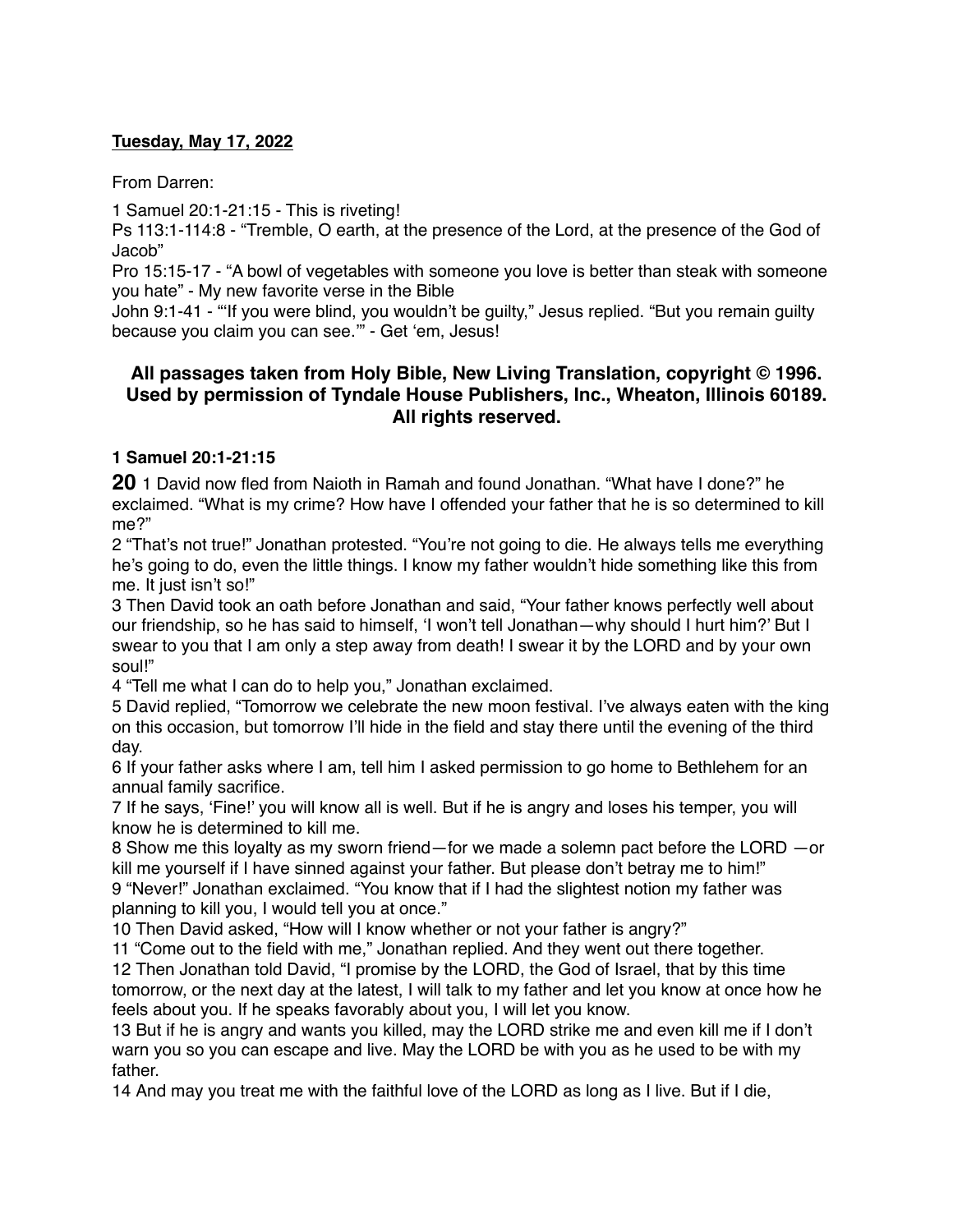15 treat my family with this faithful love, even when the LORD destroys all your enemies from the face of the earth."

16 So Jonathan made a solemn pact with David, saying, "May the LORD destroy all your enemies!"

17 And Jonathan made David reaffirm his vow of friendship again, for Jonathan loved David as he loved himself.

18 Then Jonathan said, "Tomorrow we celebrate the new moon festival. You will be missed when your place at the table is empty.

19 The day after tomorrow, toward evening, go to the place where you hid before, and wait there by the stone pile.

20 I will come out and shoot three arrows to the side of the stone pile as though I were shooting at a target.

21 Then I will send a boy to bring the arrows back. If you hear me tell him, 'They're on this side,' then you will know, as surely as the LORD lives, that all is well, and there is no trouble.

22 But if I tell him, 'Go farther—the arrows are still ahead of you,' then it will mean that you must leave immediately, for the LORD is sending you away.

23 And may the LORD make us keep our promises to each other, for he has witnessed them." 24 So David hid himself in the field, and when the new moon festival began, the king sat down to eat.

25 He sat at his usual place against the wall, with Jonathan sitting opposite him and Abner beside him. But David's place was empty.

26 Saul didn't say anything about it that day, for he said to himself, "Something must have made David ceremonially unclean."

27 But when David's place was empty again the next day, Saul asked Jonathan, "Why hasn't the son of Jesse been here for the meal either yesterday or today?"

28 Jonathan replied, "David earnestly asked me if he could go to Bethlehem.

29 He said, 'Please let me go, for we are having a family sacrifice. My brother demanded that I be there. So please let me get away to see my brothers.' That's why he isn't here at the king's table."

30 Saul boiled with rage at Jonathan. "You stupid son of a whore!" he swore at him. "Do you think I don't know that you want him to be king in your place, shaming yourself and your mother?

31 As long as that son of Jesse is alive, you'll never be king. Now go and get him so I can kill him!"

32 "But why should he be put to death?" Jonathan asked his father. "What has he done?" 33 Then Saul hurled his spear at Jonathan, intending to kill him. So at last Jonathan realized that his father was really determined to kill David.

34 Jonathan left the table in fierce anger and refused to eat on that second day of the festival, for he was crushed by his father's shameful behavior toward David.

35 The next morning, as agreed, Jonathan went out into the field and took a young boy with him to gather his arrows.

36 "Start running," he told the boy, "so you can find the arrows as I shoot them." So the boy ran, and Jonathan shot an arrow beyond him.

37 When the boy had almost reached the arrow, Jonathan shouted, "The arrow is still ahead of you.

38 Hurry, hurry, don't wait." So the boy quickly gathered up the arrows and ran back to his master.

39 He, of course, suspected nothing; only Jonathan and David understood the signal.

40 Then Jonathan gave his bow and arrows to the boy and told him to take them back to town.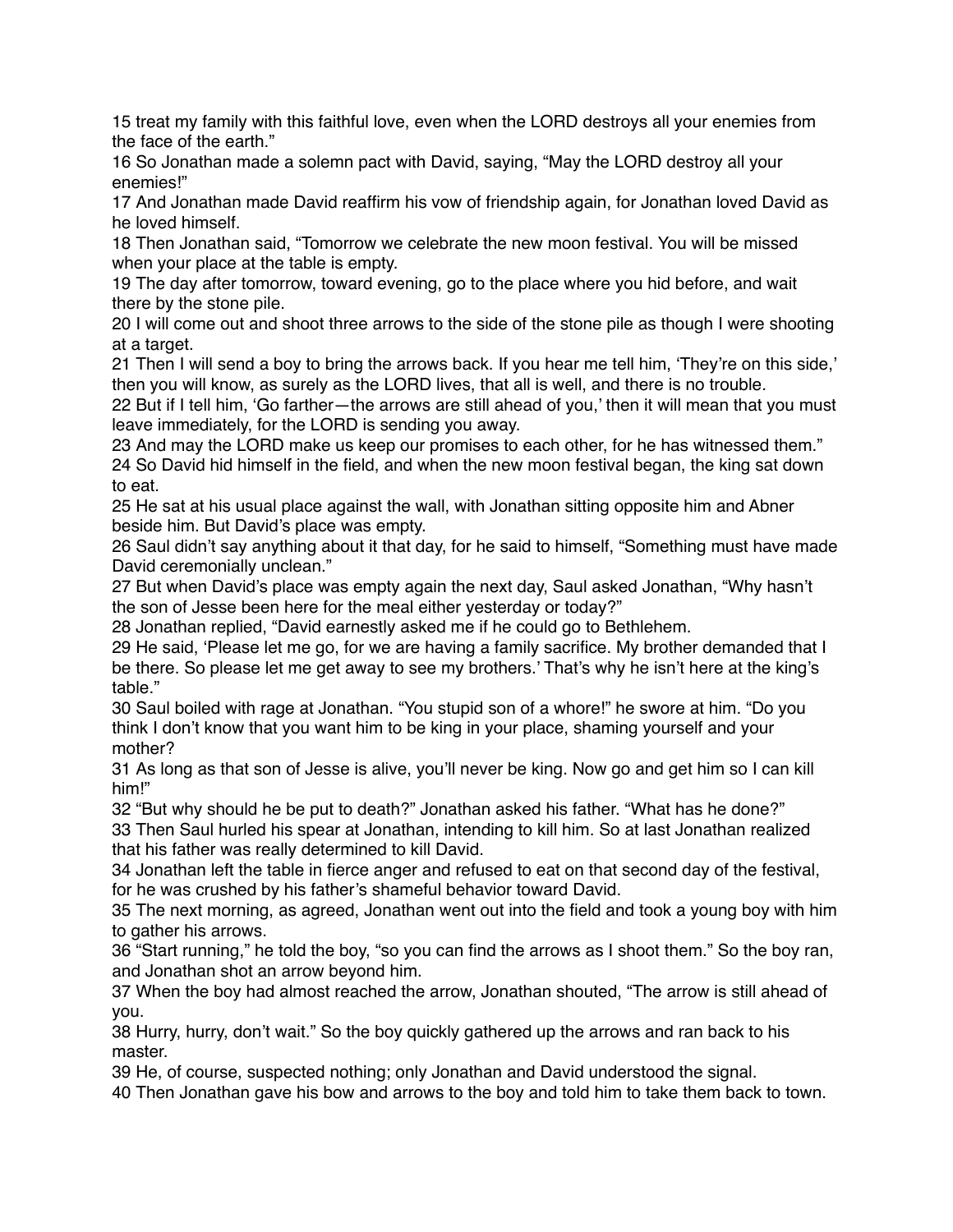41 As soon as the boy was gone, David came out from where he had been hiding near the stone pile. Then David bowed three times to Jonathan with his face to the ground. Both of them were in tears as they embraced each other and said good-bye, especially David.

42 At last Jonathan said to David, "Go in peace, for we have sworn loyalty to each other in the LORD 's name. The LORD is the witness of a bond between us and our children forever." Then David left, and Jonathan returned to the town.

**21** 1 David went to the town of Nob to see Ahimelech the priest. Ahimelech trembled when he saw him. "Why are you alone?" he asked. "Why is no one with you?"

2 "The king has sent me on a private matter," David said. "He told me not to tell anyone why I am here. I have told my men where to meet me later.

3 Now, what is there to eat? Give me five loaves of bread or anything else you have."

4 "We don't have any regular bread," the priest replied. "But there is the holy bread, which you can have if your young men have not slept with any women recently."

5 "Don't worry," David replied. "I never allow my men to be with women when we are on a campaign. And since they stay clean even on ordinary trips, how much more on this one!" 6 Since there was no other food available, the priest gave him the holy bread—the Bread of the Presence that was placed before the LORD in the Tabernacle. It had just been replaced that day with fresh bread.

7 Now Doeg the Edomite, Saul's chief herdsman, was there that day, having been detained before the LORD .

8 David asked Ahimelech, "Do you have a spear or sword? The king's business was so urgent that I didn't even have time to grab a weapon!"

9 "I only have the sword of Goliath the Philistine, whom you killed in the valley of Elah," the priest replied. "It is wrapped in a cloth behind the ephod. Take that if you want it, for there is nothing else here." "There is nothing like it!" David replied. "Give it to me!"

10 So David escaped from Saul and went to King Achish of Gath.

11 But the officers of Achish were unhappy about his being there. "Isn't this David, the king of the land?" they asked. "Isn't he the one the people honor with dances, singing, 'Saul has killed his thousands, and David his ten thousands'?"

12 David heard these comments and was very afraid of what King Achish of Gath might do to him.

13 So he pretended to be insane, scratching on doors and drooling down his beard.

14 Finally, King Achish said to his men, "Must you bring me a madman?

15 We already have enough of them around here! Why should I let someone like this be my guest?"

## **Psalm 113:1-114:8**

**113** 1 Praise the LORD ! Yes, give praise, O servants of the LORD . Praise the name of the LORD !

2 Blessed be the name of the LORD now and forever.

3 Everywhere—from east to west— praise the name of the LORD .

4 For the LORD is high above the nations; his glory is higher than the heavens.

5 Who can be compared with the LORD our God, who is enthroned on high?

6 He stoops to look down on heaven and on earth.

7 He lifts the poor from the dust and the needy from the garbage dump.

8 He sets them among princes, even the princes of his own people!

9 He gives the childless woman a family, making her a happy mother. Praise the LORD !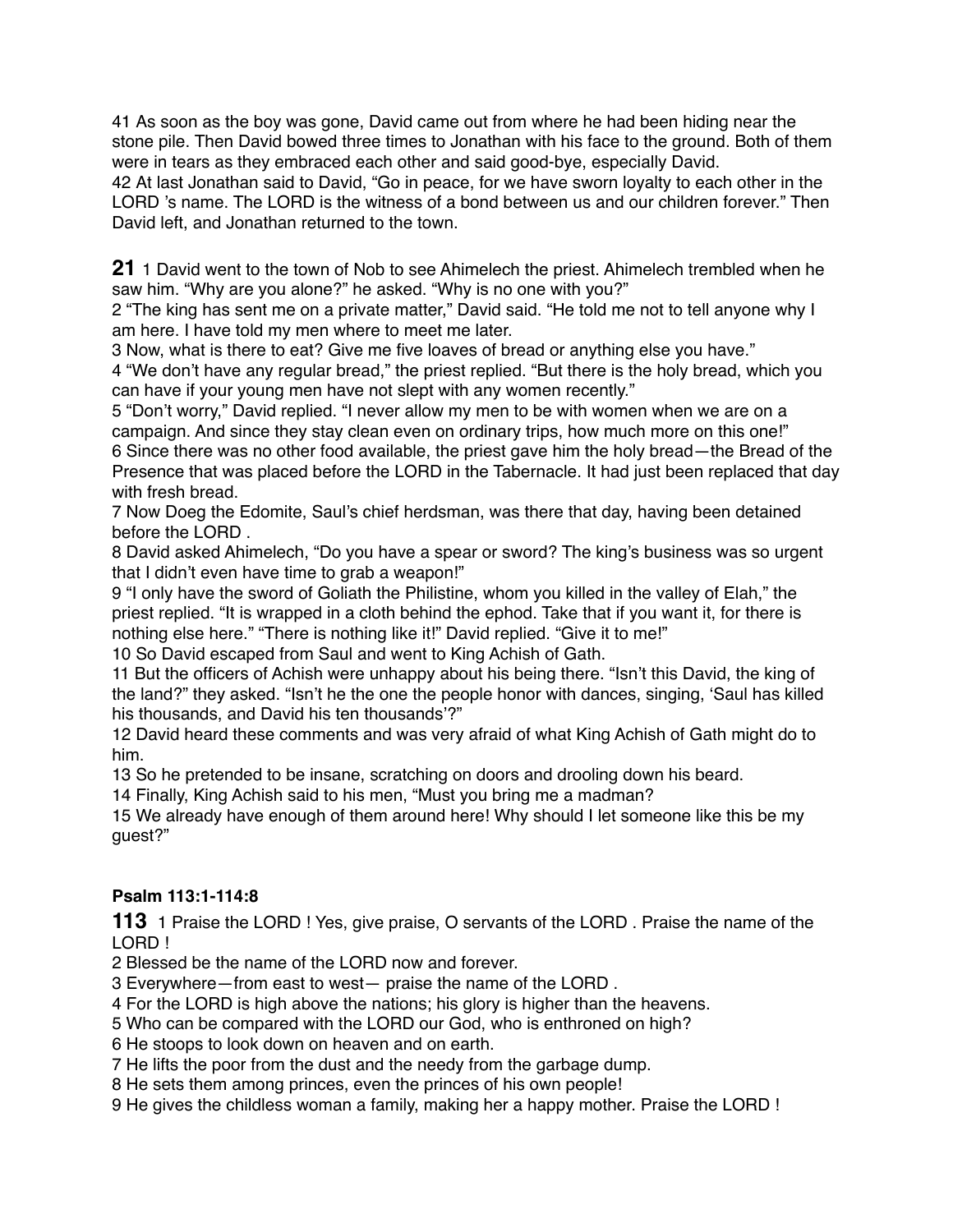1 When the Israelites escaped from Egypt— when the family of Jacob left that foreign land—

the land of Judah became God's sanctuary, and Israel became his kingdom.

 The Red Sea saw them coming and hurried out of their way! The water of the Jordan River turned away.

The mountains skipped like rams, the hills like lambs!

 What's wrong, Red Sea, that made you hurry out of their way? What happened, Jordan River, that you turned away?

Why, mountains, did you skip like rams? Why, hills, like lambs?

Tremble, O earth, at the presence of the Lord, at the presence of the God of Jacob.

He turned the rock into a pool of water; yes, a spring of water flowed from solid rock.

#### **Proverbs 15:15-17**

15 For the despondent, every day brings trouble; for the happy heart, life is a continual feast.

 Better to have little, with fear for the LORD, than to have great treasure and inner turmoil. A bowl of vegetables with someone you love is better than steak with someone you hate.

#### **John 9:1-41**

1 As Jesus was walking along, he saw a man who had been blind from birth.

 "Rabbi," his disciples asked him, "why was this man born blind? Was it because of his own sins or his parents' sins?"

 "It was not because of his sins or his parents' sins," Jesus answered. "This happened so the power of God could be seen in him.

 We must quickly carry out the tasks assigned us by the one who sent us. The night is coming, and then no one can work.

But while I am here in the world, I am the light of the world."

 Then he spit on the ground, made mud with the saliva, and spread the mud over the blind man's eyes.

 He told him, "Go wash yourself in the pool of Siloam" (Siloam means "sent"). So the man went and washed and came back seeing!

 His neighbors and others who knew him as a blind beggar asked each other, "Isn't this the man who used to sit and beg?"

 Some said he was, and others said, "No, he just looks like him!" But the beggar kept saying, "Yes, I am the same one!"

They asked, "Who healed you? What happened?"

 He told them, "The man they call Jesus made mud and spread it over my eyes and told me, 'Go to the pool of Siloam and wash yourself.' So I went and washed, and now I can see!" "Where is he now?" they asked. "I don't know," he replied.

Then they took the man who had been blind to the Pharisees,

because it was on the Sabbath that Jesus had made the mud and healed him.

 The Pharisees asked the man all about it. So he told them, "He put the mud over my eyes, and when I washed it away, I could see!"